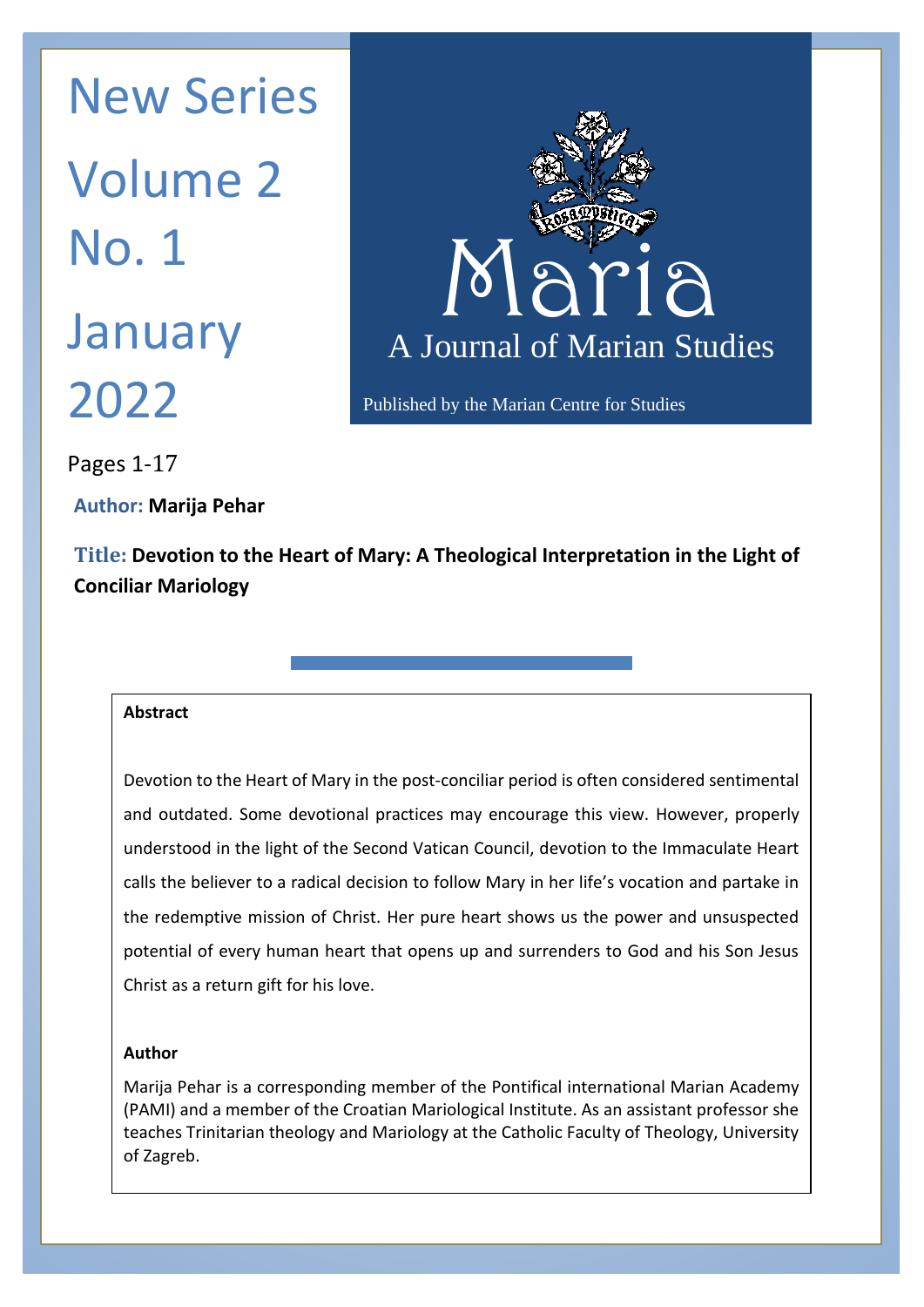Note: This is an amended English translation of the article ʻŠtovanje Srca Marijina. Teološka interpretacija u svjetlu koncilske mariologije' published in the Croatian language by the journal *Bogoslovska smotra* 88, 2018, 2, 347-63.

#### **Introduction**

Serious theological thinking about Mary is usually based on Christology and is derived from it. This Mariological postulate was established by the early Church, classical and medieval theology insisted on it,<sup>1</sup> and contemporary Mariological statements (especially Conciliar and post-Conciliar Mariology) have stayed on the same line. However, this postulate is not valid only for the theological doctrine of Mary, but also for Marian devotion. None of the Marian dogmas were primarily Mariological but Christological in their theological foundation and content; therefore, the theological foundation and content of rightly perceived Marian devotion basically must be Christological and therefore point to the mystery of Christ. Through devotion to Mary, we worship Christ. In addition to this fundamental characteristic of Marian devotion, the Second Vatican Council stresses that beside a Christological foundation and orientation, there must always be an ecclesiological one. Mary is a member of the Church, and her devotion binds the Church to follow her in the saintliness of her life.

This is and should be recognizable in devotion to the Immaculate Heart of Mary (*cor immaculatum*), which derives its theological foundation and content from the theology of the Heart of Jesus and is located theologically in gracefully mediated motherhood and the virginal betrothal of the Church, its real symbol. In attempting theological interpretation of this devotion in the light of Conciliar Mariology, we are trying to follow the correct Mariological postulates, from Christological foundation to ecclesial presence. Specifically, within the theological content of the Heart of Mary, we seek the overall centeredness of her person to the person of her Son, i.e., his heart – the heart of Jesus.

 $1$  So, for example, Thomas Aquinas said that all Marian mysteries are included in a unique mystery of Christ, e.g. *Summa Theologiae*, III. q. 27, prol.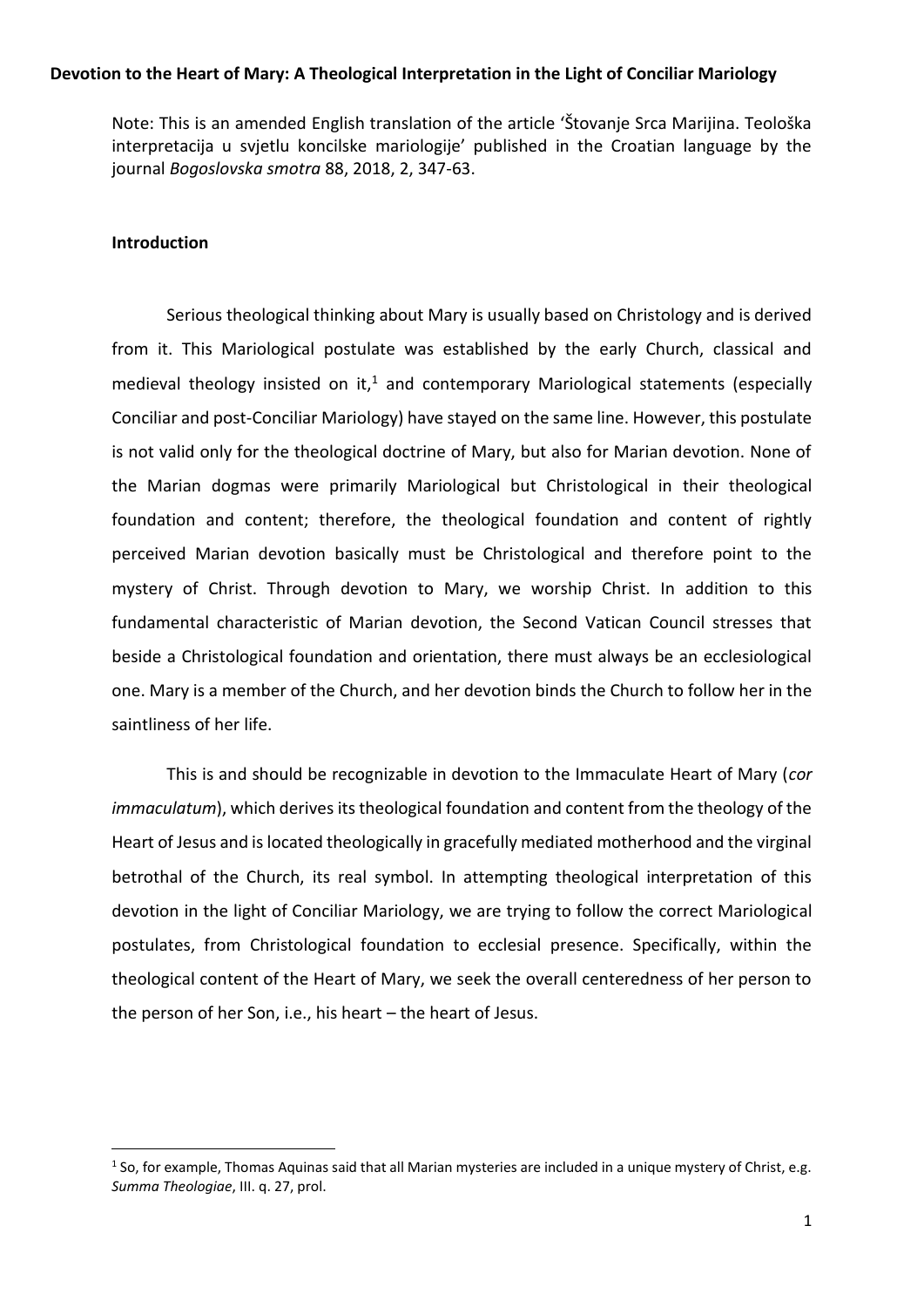

#### **The theology of devotion to the Heart of Jesus**

The term heart of Jesus encompasses Jesus' heart as a symbol of God's love, love for his Father who sent him to the world to give everyone who believed in him eternal life (Jn 3, 16) and Jesus' love as a Redeemer and Saviour of humankind, but also as a physical heart 'seen as a visible place of the invisible centre of Christ's love'.<sup>2</sup> The oldest roots of devotion to the Heart of Jesus have their dogmatic foundations in the theology of the Incarnation, especially in the Christological decisions of early councils, especially of Ephesus (431) and the Second Council of Constantinople (553), according to which we worship Christ in his two natures in one unique devotion.<sup>3</sup> Devotion to the Heart of Jesus as a physical symbol of the humanity of Christ finds its foundation in honouring the mystery of the hypostatic union, the honouring of Christ's divine and human love oriented towards human redemption.<sup>4</sup> This love is most powerfully expressed through the image of the heart.

The human heart of Christ is an expression of his entire life that has been exposed as divine and human love. That heart has shown Jesus' divine and human love towards his Father and his redemptive love towards human beings; therefore, his heart is the centre of his divine and human personality. It is no surprise, therefore, that many theologians demonstrate that devotion to the Heart of Jesus is integral to the most profound mystery of the Christian faith, and should be placed within the whole of Christology and Soteriology.<sup>5</sup> The Church fathers wrote about the meaning of Jesus' pierced side and interpreted it in the light of baptism and

<sup>2</sup> Those are the words of Croatian dogmatic theologian, Jesuit, Rudolf Brajčić, *Teologija Srca Isusova,* in: Anka Petričević (ed.), *Gle ovo Srce. Konferencije o štovanju Presvetog Srca Isusova*, Split: Samostan Sv. Klare, 1986, 83- 94, here 93.

<sup>3</sup> Cf. Denzinger-Schönmetzer, *Enchiridion Symbolorum, definitionum et declarationum de rebus fidei et morum* (hereafter DS), Dakovo: UPT, 2002, 259 and 431.

<sup>4</sup> Cf. Leo Scheffczyk, 'Herz Jesu. Herz-Jesu-Verehrung, II. Systematisch-theologisch', in: *Lexikon für Theologie und Kirche*, vol. V, Freiburg-Basel-Vienna: Herder, 2009, 53-4, here 53.

<sup>5</sup> Especially the Rahner brothers. Hugo Rahner, 'Eucharisticon fraternitatis', in Johann Baptist Metz (ed.), *Gott in Welt* 2, *Festgabe für Karl Rahner*, Freiburg-Basel-Vienna: Herder, 1964, 895-99;Hugo Rahner, *Symbole der Kirche, Die Ekklesiologie der Väter*, Salzburg: Otto Müller Verlag, 1964, especially 177-235; Karl Rahner, 'Siehe dieses Herz. Prolegomena zu einer Theologie der Herz-Jesu-Verehrung' in *Schriften zur Teologie*, Einsiedeln: Benziger, 1956, III. 379-90; 'Einige Thesen zur Herz-Jesu-Verehrung', III. 391-415; but also 'Der theologische Sinn der Verehrung des Herzens Jesu', VII. 481-90; and article 'Herz', in: *Handbuch theologischer Grundbegriffe*, vol 2, München: Kōsel, 1963, 328-36. Also, Annice Callahan, *Karl Rahner's Spirituality of the Pierced Heart. A Reinterpretation of Devotion to the Sacred Heart*, New York & London: University Press of America, 1985, and Joseph Ratzinger, *Schauen auf den Durchbohrten*, Einsiedeln: Johannes-Verlag, 1984.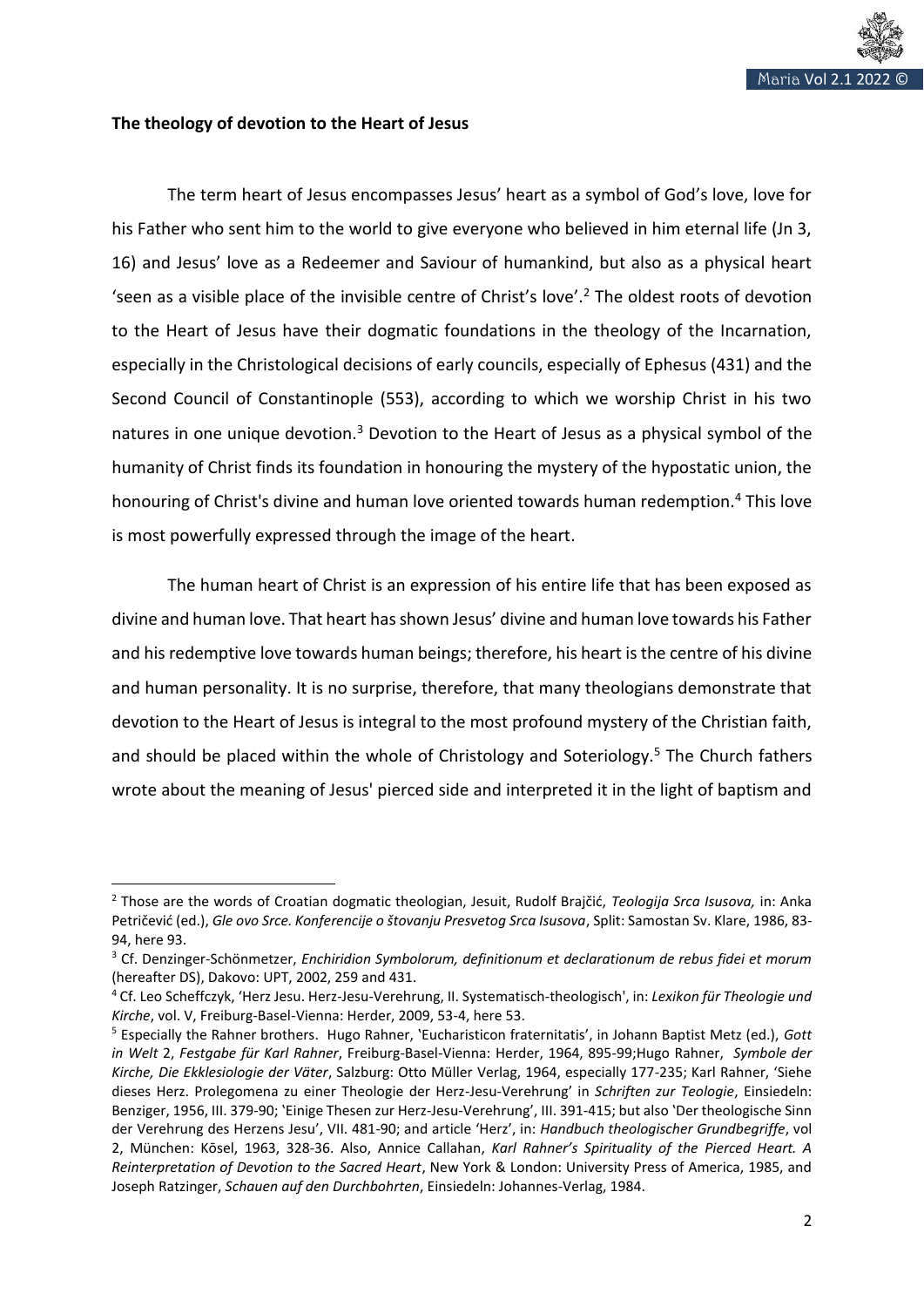the Eucharist.<sup>6</sup> In the patristic period devotion to Jesus' pierced side signified the mystery of Christ's suffering and death as an expression of love, and there was an Easter devotion based on contemplating Jesus' open side (based on Jn 19. 34) as the symbol of his redemptive sacrifice and love. Christology was thus linked to pneumatology: the water of life that runs out of Christ's pierced side is the Holy Spirit (see Jn 7. 37-39) as the life source of the Church.<sup>7</sup> The life of the Church as a bride was considered as love given towards Christ, her bridegroom, love that has been shown in his open side which represented the open gate of entering the Trinitarian life of God itself. That entering occurs by the water purification (sacrament of baptism) and the blood of redemption (sacrament of the Eucharist).<sup>8</sup>

It is essential to notice that theology does not understand the Heart of Jesus '*separately or apart from deity*', but as '*a heart of the Word with whom the deity is inseparably united*',<sup>9</sup> and thus thinks of it as a symbol of God's love. Jesus, whom Tertullian calls 'firstborn from the centre of the Father's heart',<sup>10</sup> with his incarnation, his whole person and life, reveals the love of his Father's heart and shows it as a passionate love not only to himself but for the entire world. In the incarnated Son and his physical heart as a centre of his personality, the Father's heart also becomes evident, that is to say, the unique mystery of the heart that is God himself. This is also confirmed in the theologically interesting encyclical *Haurietis Aquas*, promulgated by Pius XII in 1956, where the pope, after a period of time in which devotion to the Heart of Jesus had been neglected, $11$  wanted to pay attention to it again and try to justify

<sup>6</sup> Cf. Walter Kasper, *Milosrđe, Temeljni pojam evanđelja – ključ kršćanskoga života*, transl. Ivan Ivanda, Zagreb: Kršćanska sadašnjost, 2015, 148-55.

<sup>7</sup> Cf. Joseph Ratzinger, *Schauen auf den Durchbohrten*, 42-3, citing H. Rahner.)

<sup>&</sup>lt;sup>8</sup> In the Middle Ages, developing piety around the Passion made a kind of turn away from contemplating this event of salvation and was redirected towards a more subjective experiencing of Jesus' suffering, and empathy for his redemptive pain. In that context, devotion to the Sacred Heart was characterized by affectivity and emotions, additionally enhanced with contemporary interpretations of the Song of Songs in a way that emphasized Christ's love for his Church. The words of the bridegroom for his bride in the Song of Songs were interpreted as words of Christ for the Church, and Christ's pierced side illustrated his wounds of love denoting his relationship to the Church. Turning from the Middle Ages to the early modern period, a certain shift occurred, from spirituality focused on redemption to devotion to the Sacred Heart of Jesus, and it developed as a contemplation of Christ's suffering endured for human sins and was directed to honouring Jesus' suffering and satisfaction. Developed in a way to enhance God's tenderness and mercy, devotion to the Heart of Jesus was employed to moderate the Jansenistic doctrine of severe divine justice and the predestination of humanity. Believers' attention was more focused on Jesus' physical pain, neglecting the heart as a symbol of Christ in his entirety.

<sup>9</sup> Pope Pius VI, *Auctorem fidei*, 1974. DS, 2662-3.

<sup>10</sup> 'Primogenitus… proprie de vulva cordis ipsius', *Against Praxeas*, cited in Alois Grillmeier, 'Theologia cordis', *Geist und Leben* 21, 1948, 332-351, here 335.

<sup>11</sup> Hans J. Limburg, 'Herz Jesu. Herz-Jesu-Verehrung, I. Geschichte', *Lexikon für Theologie und Kirche* V, 2009., 51- 3., here 52.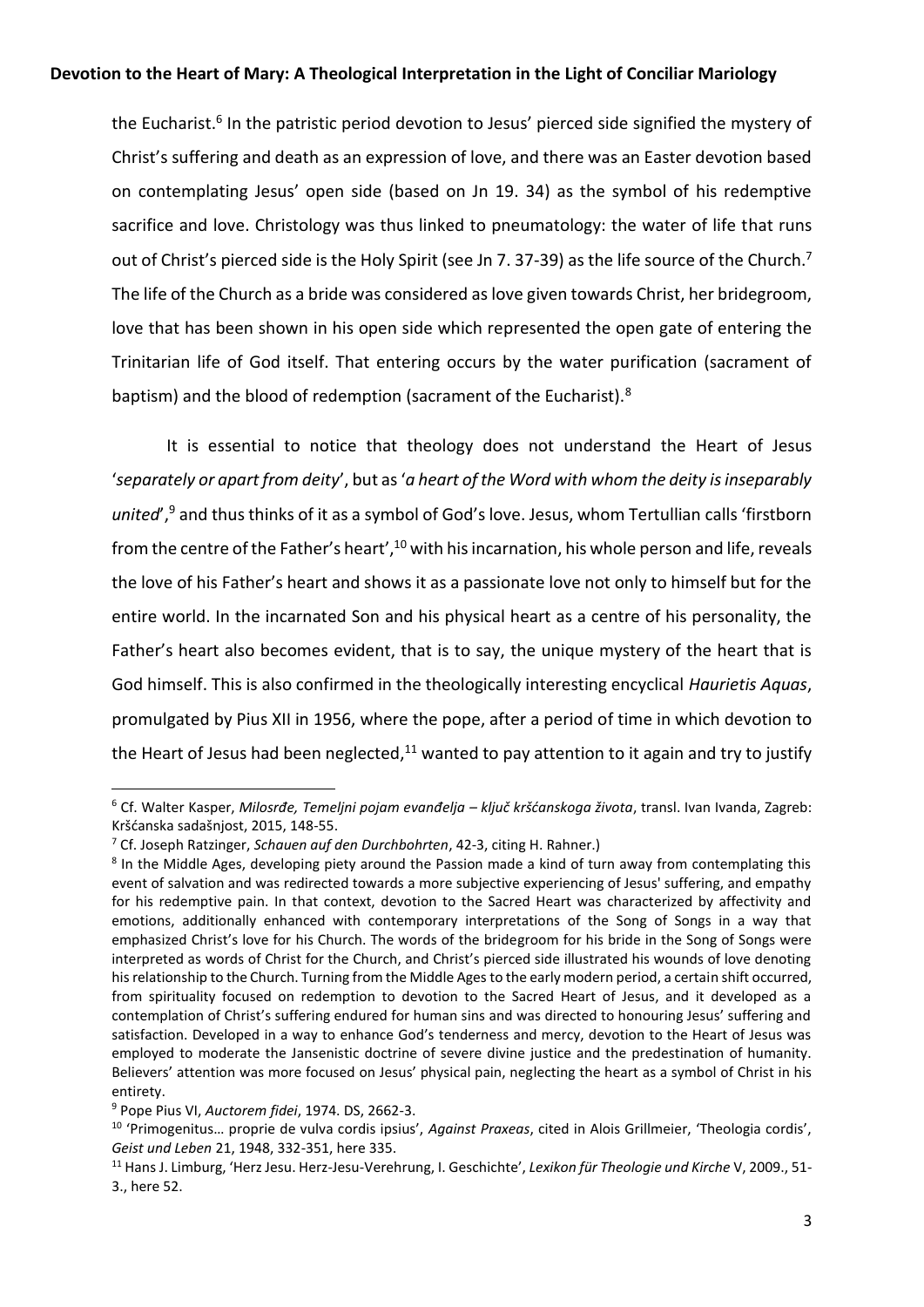

it and theologically rethink its meaning.<sup>12</sup> He offers two reasons to honour the Heart of the Saviour: 1. The Heart of Jesus is hypostatically united to the divine person of the Logos, according to which we should honour and show reverence for God's Son; and 2. the divine Saviour's Heart is a natural sign or a symbol of his endless love for the human race.<sup>13</sup> 'The heart of the incarnated Word' is considered 'an indicator and a symbol […] of his divine love that he has given us along with the Father and the Holy Spirit, that is only in him who is the Word become flesh, shown through a temporary and weak human body'.<sup>14</sup> Pius XII thereby sees, in the Heart of Jesus, the expression of the entire mystery of our salvation. God's incarnation reveals the marvelousness and greatness of God's triune love for which even human bodiliness is not an obstacle in creating true community between God and humanity. The calling of faith is finally reflected as an entering of humanity into a complete community of triune divine life as a life of love. Also, the true basis of devotion to the Sacred Heart of Jesus consists in Christ's worshippers together with the whole Church praying to the '*sign and*  also trace of God's love<sup>'15</sup> that is our salvation. So, honouring the Heart of Jesus implies all the necessary elements of Trinitarian, incarnational, pneumatological, soteriological, ecclesial, sacramental and eschatological faith, all linked together in the person of the Word incarnate.<sup>16</sup>

From all of the above, it is evident that honouring the Heart of Jesus means the symbolic strength of the heart is recognized not only as a centre of sensibility and love, but also as a personal centredness of the human being in which all their abilities are gathered and from which they appear as spiritual strength, as 'a place of the highest concentration of human innerness and at the same time the most intense place of the conjunction of divine and human love'.<sup>17</sup> This conception of the heart is in accordance with the Catechism of the Catholic Church, which, by citing the spiritual tradition of the Church, understands heart in a biblical sense as the depth of being in which a person decides for or against God.<sup>18</sup> It is the centredness that in its inner hiddenness denotes an entire person and which God takes into

<sup>12</sup> DS, 3922-6.

<sup>13</sup> DS, 3922.

<sup>14</sup> DS, 3924.

<sup>15</sup> DS, 3925.

<sup>16</sup> Cf. Leo Scheffczyk, 'Herz Jesu, Herz-Jesu-Verehrung', 53.

<sup>17</sup> Leo Scheffczyk, 'Herz Jesu, Herz-Jesu-Verehrung', 53.

<sup>18</sup> *Catechism of the Catholic Church* (hereafter CCC), Zagreb: Hrvatska biskupska konferencija, 368.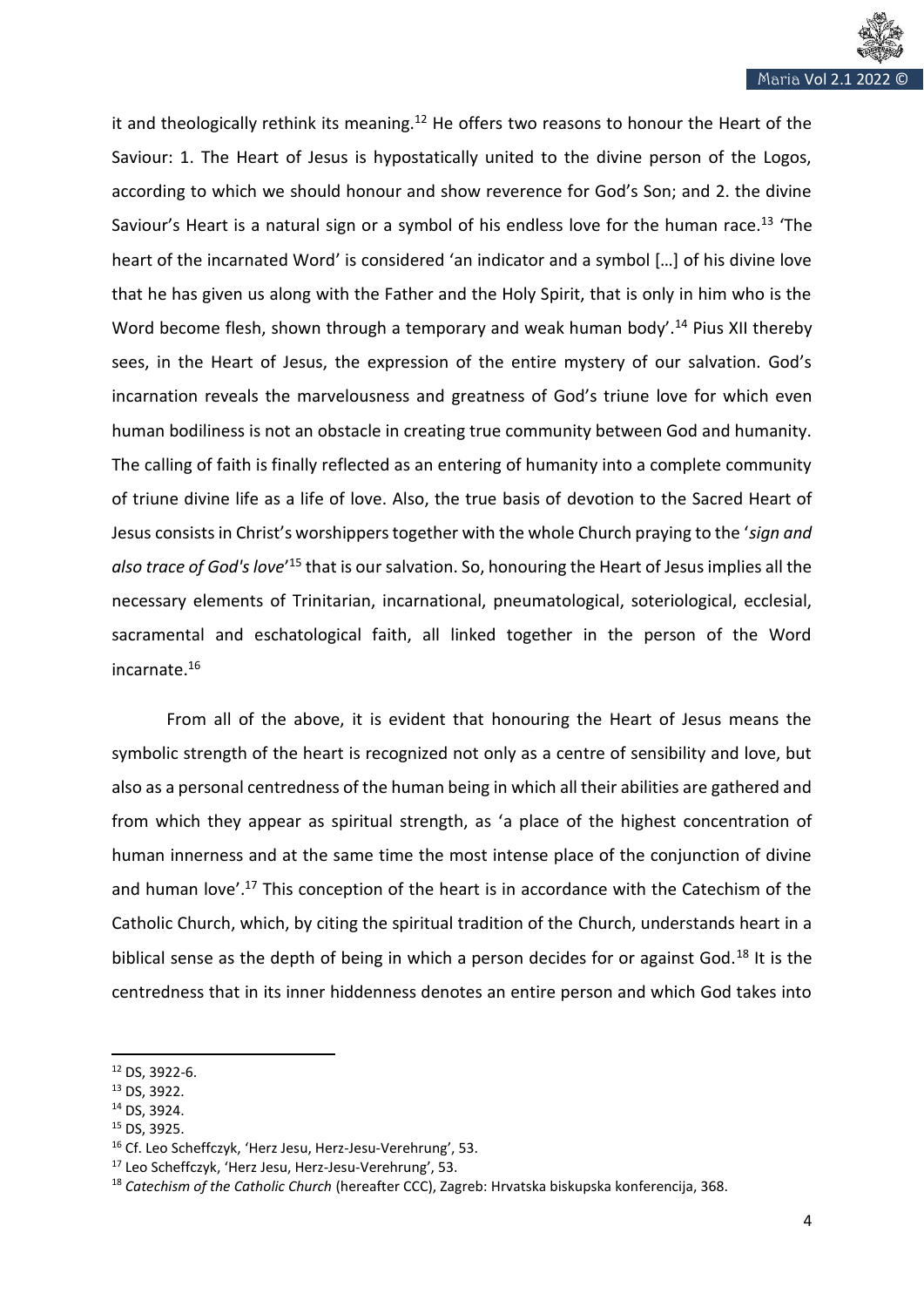consideration when judging, unlike humans, who judge other humans on the basis of exterior characteristics (see 1 Sam. 16.7). *Theologia cordis* is built upon this more integral conception of the heart. Unlike contemporary understandings that give the impression of a reduced symbolic nature of the heart, focussed on narrow-minded associations with superficial and often banal sentimentality, this conception is grounded in a systematic theological explanation of devotion to the Sacred Heart of Jesus.

Hence, theologically speaking, the secret of Jesus' heart is the secret of his integral person and his overall mission. Therefore, although the devotion to Jesus' Heart formally relies on some biblical statements that directly mention the heart of Jesus, such as John 7. 37 and 19. 31-37, where, at the cross, there is the radical giving (love) of Jesus for his Father and, at the same time, the giving (love) of the triune God to the people in Son, $19$  it is more important to read the mystery of Jesus' heart from the entirety of the Gospel. Only in that way can we discover the complete mystery of his person and actions that are inseparable from the unique love of his Father. Ignace de la Potterie, on the basis of the New Testament texts, tries to reach to the mystery of Jesus' person, his heart, and he comes to these three facts as the most relevant in the Gospel: 1. The announcement of the Kingdom of God; 2. life in total obedience to the Father; and 3. the consciousness of being God's son. Potterie's thought we could summarize as follows: Jesus announces the Kingdom of God with great authority and messianic awareness, according to which he identifies himself with that kingdom. The Jewish tradition's references to God's kingdom, Jesus now refers to himself. In doing so, his life is completely faithful to God's will. The Father shows him his will because of his love (see Jn 5. 20). His obedience is the obedience of the Son who, till his death on the cross, mediates God's love to human beings. He is in fact the realization of God's love for the world.<sup>20</sup>

<sup>&</sup>lt;sup>19</sup> Pope Benedict XVI, by describing the passionate love of God, reflected throughout the history of his people as forgiveness, cites the prophet Hosea who says that God's 'heart is changed within me; all my compassion is aroused' (Hos. 11. 8-9). And the highlight of that passionate love he sees in the incarnation and Jesus' death on the cross. In this way Jesus' pierced heart reflects the highlight and fulfillment of Hosea's address on God's love. Pope Benedict XVI, *Deus Caritas Est*, 10. Since the biblical prophecy of Jn 7.37-39 in connection to Jn 19.34 points to the gift of the Holy Spirit who, as living water, runs out through Jesus' stabbed side, his pierced heart becomes the path by which believers come to look at the mystery of 'God's endless triune love'.

<sup>&</sup>lt;sup>20</sup> Ignace de la Potterie, 'Die biblische Grundlage der Theologie des Herzens Christi. Die Souveränität Jesu, sein Gehorsam dem Vater gegenüber, sein Sohnesbewusstsein' in Joseph Cardinal Ratzinger et al., *Entwicklung und Aktualität der Herz-Jesu-Verehrung*, Aschaffenburg: P. Pattloch, 1984., 45-79.)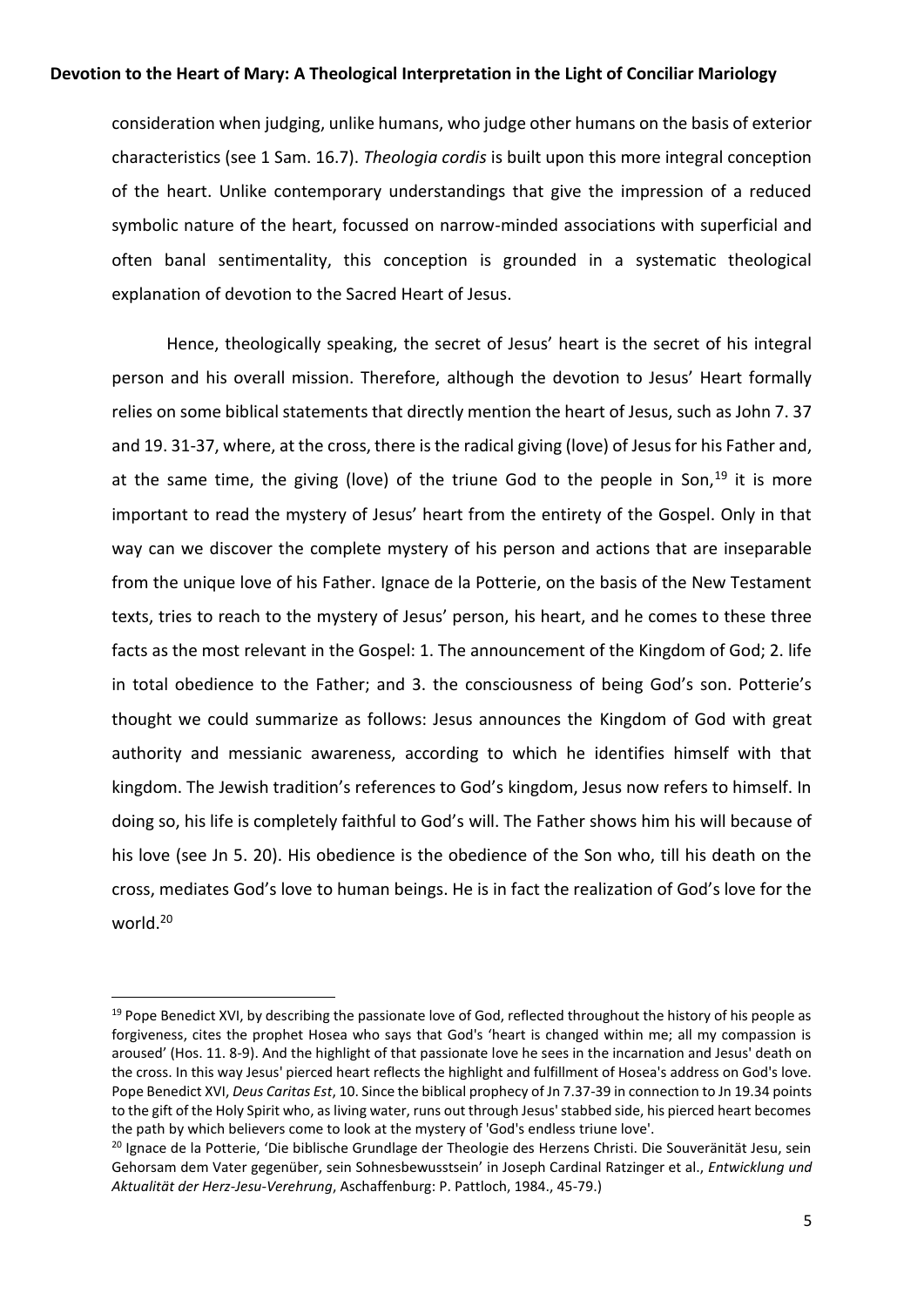

Following this mystery of Jesus' person in our further interpretation, we will try to grasp what is the theological foundation and content upon which devotion to the Immaculate Heart of Mary is based, since the foundational Mariological postulate is her connection to the mystery of the person of her son, which is the mystery of his heart.

# **The theological content of devotion to the Heart of Mary**

Although the devotion to the Heart of Mary is based on the same theology of hearts as in the case of devotion to the Heart of her Son, nevertheless we should distinguish the two devotions from one another. When we honour the Heart of Jesus, it is about a human conjunction with the Heart of the eternal divine Logos/Word, while in Mary's case, it is only a human heart, although shaped by God's grace in a unique way.<sup>21</sup>

In understanding the heart as the most intimate source and ground of feeling and acting in the human personality, which is in line with the biblical understanding of the heart, and the crucial focal point at which the intimate encounter with God occurs, the early Church especially appreciated Mary, mother of Jesus, for whom the New Testament witnesses, concerning the events related to Jesus, that she 'treasured them up and pondered them in her heart' (Lk. 2.19, 51). The early Church's understanding of Mary's significance was based primarily on her faith, which was exactly linked to the heart as the deepest definition of her personality, in which the intimate contact with God and commitment to him occurred. Mary's deeply intimate faith, marked as the faith of the heart, was the precondition for her being the God-bearer, and, according to Augustine, she was more blessed for giving birth to a Saviour with her heart than with her body.<sup>22</sup> In the faith and acceptance that came from Mary's heart, post-patristic theology observed the beginning of the saving of the world. Moreover, it was

 $21$  A. Grillmeier, for example, observes the entire path of God towards humanity and the path of humanity towards God, so the entire history of salvation appears as a path from God's heart, through the Heart of Jesus and the Heart of Mary, to the heart of every person, who again returns love by love to God. Grillmeier, ʻTheologia cordis: Das Herz in Glaube und Frömmigkeit', *Geist und Leben* 21.5, 1948, 332-51.

<sup>22</sup> 'Felicius gestavit corde quam carne'. Augustinus, *De s. Virginitate*, II, 3 (*PL* 40, 398).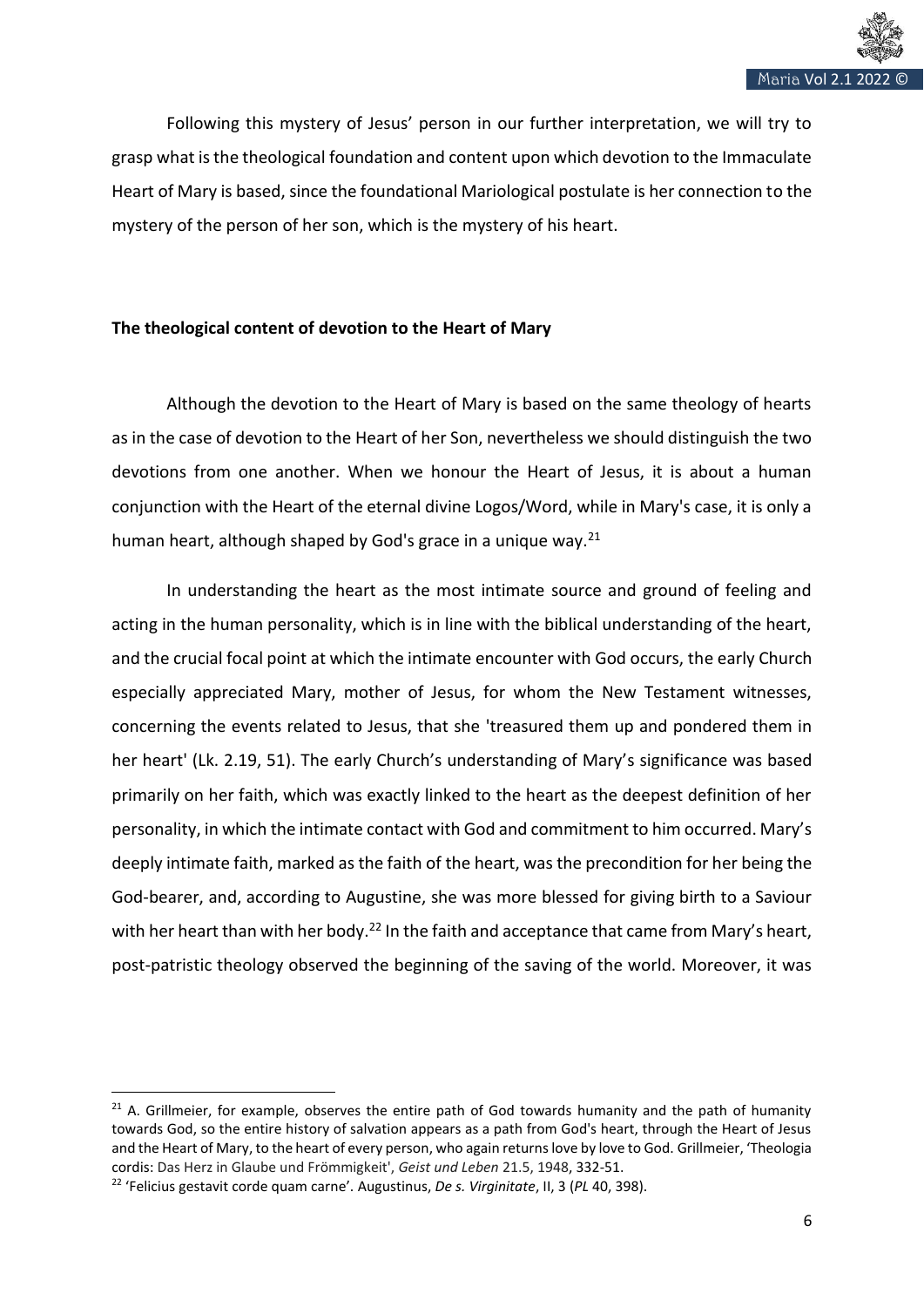said that two altars were connected on Golgotha by the same oblation, the altar of Jesus' body and the altar of Mary's heart.<sup>23</sup>

Mary's heart is completely connected to Jesus and his heart, and to his person and salvific action, with the Paschal Mystery as a particular focal point (as in the prophecy of Simon in Lk. 2.35). Primarily, the starting points of theological thought about the Heart of Mary were biblical texts, especially Luke 2.19 and 51 and 2.35, but also Matthew 11.29, which speaks about the meekness and humility of the heart of Jesus which Mary imitated. Besides these texts, devotion to the Heart of Mary was also anchored in other texts which reflect Mary's inclination towards her Son's heart, and which show love for God, Christ and humanity. Examples include her *Fiat* (Lk. 1.18), *Magnificat* (Lk. 1.46-55), and the short but substantial words of the dying Jesus directed to his mother from the cross (Jn 19.26).<sup>24</sup>

Originally, the object of devotion to the Heart of Mary was not just Mary's corporeal heart. Still, with time and following devotion to the Heart of Jesus, it was obvious that this devotion could not only be focused on the corporeal heart or its symbolic meaning, but on the understanding of the heart, in line with biblical revelation, as a centre of the entire personality, sense and will, spirit and emotions, and as the bearer of the inner relationship with God. Therefore, it can be said that devotion to the Heart of Mary was more and more directed to what was central to Mary's life, her saintliness and perfect love for God and people, concretely manifested through her acceptance of her vocation of betrothal, childbearing, marriage and motherly care, $25$  which were expressions of her complete personality.

The decree of the Congregation for Rites of 4 May 1944 clarified the content of devotion to the Heart of Mary: 'Under the image of the Heart the Church honours Mary's

<sup>23</sup> Arnold of Bonneval, *De septem verbis Domini in cruce* (PL 189). In the background of the language of two altars are Old Testament references, namely, the altar for sacrificing animals (Exod. 27.1) and the altar for burning incense (see Isa. 30.1). See Manfred Hauke, 'Die Weihe der Welt and die Gottesmutter Maria', *Sedes Sapientiae: Mariologisches Jahrbuch* 14.2, 2010, 117-168, here 126-127, 135.

<sup>&</sup>lt;sup>24</sup> Beside these links, devotion to the Heart of Mary was derived from the patristic and medieval commentaries on the Song of Songs, which were interpreted in the sense of a connection of love between Christ and Mary (for example Song 4.,9; 5.2; 8.6). Cf. Johannes Stöhr, 'Herz Mariä, III. Dogmatik', in R. Bäumer & L. Scheffczyk (eds.), *Marienlexikon*, vol.3, 1991, St. Ottilien: EOS-Verlag, 167-169. From the webpage:

[https://www.heiligenlexikon.de/Literatur/Herz\\_Mariae\\_im\\_Marienlexikon.html](https://www.heiligenlexikon.de/Literatur/Herz_Mariae_im_Marienlexikon.html) (accessed accessed 13.1.22). <sup>25</sup> Cf. Franz Dander, *Das Herz der Jungfrau-Mutter: Zur Begründung der Verehrung des Unbefleckten Herzens*, Freiburg: Verlag d. Paulusdr, 1944, 26.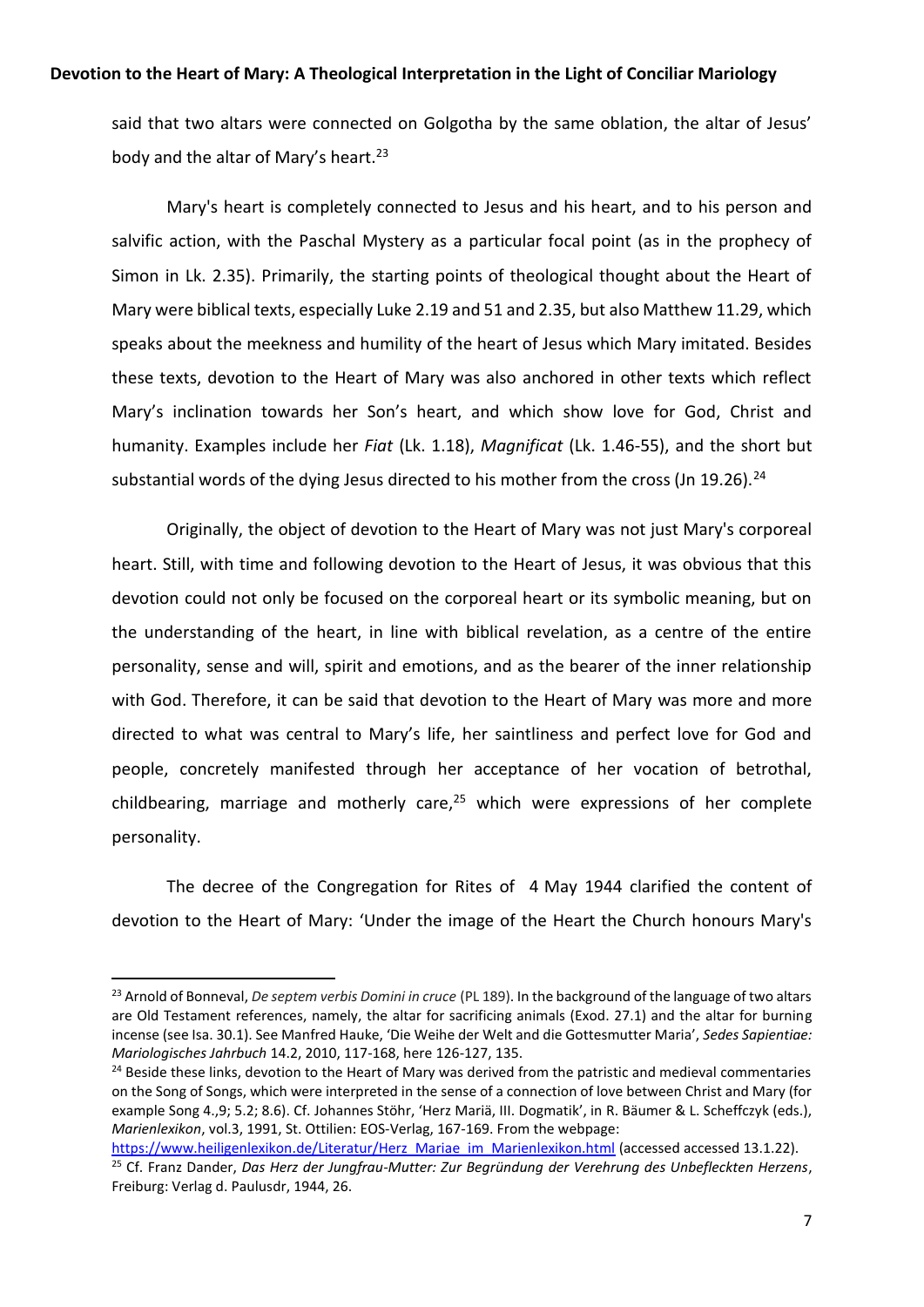

unique saintliness first of all, her devoted love for God and his Son Jesus Christ, as well as her motherly concern about the salvation of humanity redeemed by divine blood.' <sup>26</sup> From this short text it is clear that the Church, in framing the theological content of this Marian devotion, gives first place to Mary's holiness, expressed through her love and devotion to God, and that dimension which we can call the virginal dimension of Mary's faith is regarded as a sign of her radical trust and surrender to God. $^{27}$  Only in the second place, which emerges from the first one, comes Mary's motherly concern about human salvation, in her role as a mediatrix and an advocate for all humanity. The statement that humanity has already been redeemed by divine blood implies that Mary's mediation stands within the unique mediation of Christ, to which it is connected.

The same dual emphasis can be seen in the encyclical *Haurietis Aquas* of 1956, where devotion to the Heart of Mary arises from the closest connection of the love and pain of the Mother with the love and suffering of Jesus Christ, by which we receive salvation.<sup>28</sup> Thus it is demonstrated that Mary's love and suffering should not be regarded only as a personal connection of Mary with Christ, but as an example of the intimate bond between the Church and Christ, which stands beside the example of Mary to encourage believers' imitation of the heart of Mary. Thus, we are approaching, not only in time but also in terms of content, the Mariology of the Second Vatican Council and its guidelines.

#### **Conciliar Mariology and devotion to the Immaculate Heart of Mary**

In the eighth chapter of the Dogmatic Constitution on the Church (*Lumen Gentium*), which speaks of Mary, it may seem at first sight that there is no direct mention of the Heart of Mary. Nevertheless, by reading in greater detail, one may notice some important theological statements. So, when first mentioning Mary, in *LG* 53, her profound and intimate

<sup>&</sup>lt;sup>26</sup> Congregation for Rites (4.5.1944). These words were repeated and updated by pope John Paul II in his speech on 22 September 1986: 'Thus it can be said that our devotion to Mary's Immaculate Heart expresses our reverence for her maternal compassion both for Jesus and for all of us her spiritual children, as she stood at the foot of the Cross.*'* [\(https/www.vatican.va/content/john-paul-ii/en/speeches/1986/september/documents/](https://www.vatican.va/content/john-paul-ii/en/speeches/1986/september/documents/hf_jp-ii_spe_19860922_simposio-maria-gesu.html)  hf jpii\_spe\_19860922\_simposio-maria-gesu.html) (accessed 4.1.21).

<sup>27</sup> Here, under the term *virginal*, we think not only of the physical integrity but of the complete surrender to God and complete reliance on God of the integral human personality. <sup>28</sup> DS, 3926.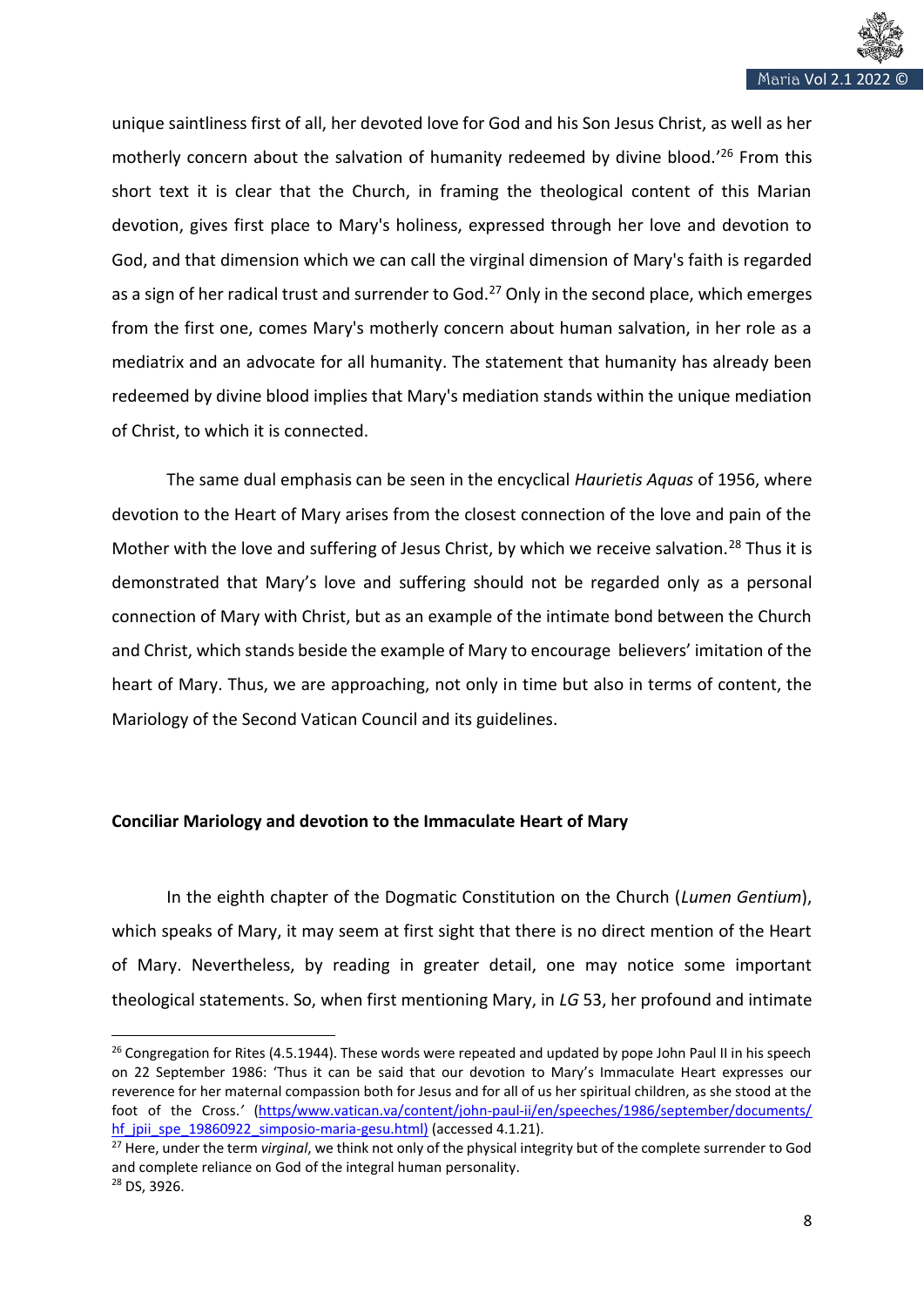faith is highlighted. This faith which is the deepest centre of human personality is described in terms of Mary's heart; Mary accepted God's word and gained the dignity of becoming the Mother of God and the Mother of the Redeemer: 'The Virgin Mary, who at the message of the angel received the Word of God in her heart and in her body and gave Life to the world, is acknowledged and honoured as being truly the Mother of God and Mother of the Redeemer*.*' <sup>29</sup> Mary's profound faith and her pure heart will also be pointed out in *LG* 56, where it is said of Mary's consecration in the work of redemption and her inclusion in it: 'Thus Mary, a daughter of Adam, consenting to the divine Word, became the mother of Jesus, the one and only Mediator. Embracing God's salvific will with a full heart and impeded by no sin,<sup>30</sup> she devoted herself totally as a handmaid of the Lord to the person and work of her Son, under Him and with Him, by the grace of almighty God, serving the mystery of redemption.' The Council stresses the aspect of faith by referring to Mary's heart which denotes the exceptional dimension of that faith. This is shown in presenting the walk to the cross as a 'pilgrimage of faith' (*LG* 58) on which her motherly heart became more and more like the heart of her Son. Mary's faithful relationship to the divine and salvific role of her Son makes it clear that her heart was shaped according to the model of her Son's Heart and, in that shaping, Mary's exemplarity for all believers is revealed.<sup>31</sup>

In considering the human heart of Jesus, according to the words of the Council in *Gaudium et Spes* 22: 'He worked with human hands, He thought with a human mind, acted by human choice and loved with a human heart. Born of the Virgin Mary, He has truly been made one of us, like us in all things except sin', we are able to say that the Council text implicitly concludes that Jesus' heart was also under the influence of Mary's heart, as an impact of his mother upon him. This natural shaping of Jesus' heart starts in the first moments of the mystery of the Incarnation, when the heart of Jesus is formed under the heart of Mary and when Mary in the intimacy and the exchange transposes everything that a mother usually gives to the child that is carried under her heart. Based on the same natural order, we can conclude that Mary as a mother testified with her life and consigned the attitude of her heart

<sup>&</sup>lt;sup>29</sup> 'Virgo enim Maria, quae Angelo nuntiante Verbum Dei corde et corpore suscepit et Vitam mundo protulit, ut vera Mater Dei ac Redemptoris agnoscitur et honoratur.'

<sup>30</sup> 'Pleno corde et nullo retardata peccato'.

<sup>&</sup>lt;sup>31</sup> In the Litany of the Sacred Heart of Jesus, believers pray for exactly that transformation of their own hearts (personalities) which accords to Jesus' Heart: 'Touch our hearts and make them like your own'.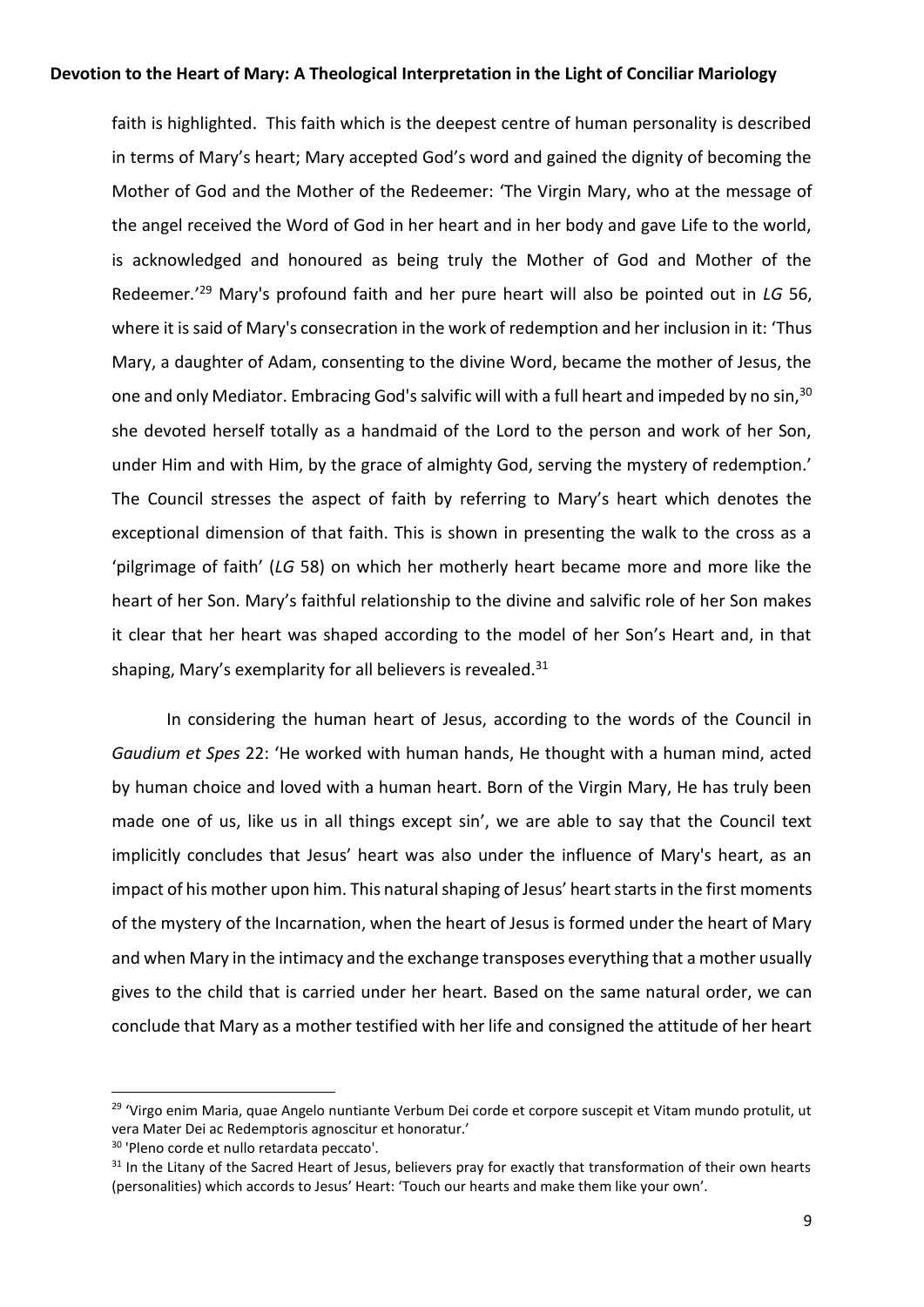

to her son -her own faith, love and devotion to God - and in that faith raised Jesus, God Incarnate, and shaped his heart as well. In that context, we are able to regard Mary's heart as an example for all believers as brothers and sisters of her Son, and observe it as a fundamental part of her maternal role. It begins in the role of mother in the life of her firstborn, but later it is transferred according to the will of her Son from the cross (see Jn 19. 26-27) providentially for all of those who belong to her Son by faith. Mary was invited to transfer the testimony of faith and the devotion of her heart to all the members of his community, just as she had bestowed them on her child, and in that way form the hearts of his brothers and sisters just as she formed the heart of her child. In that exemplarity, providing a model for imitation, we find her most important salvific task for believers. The Council explicitly emphasizes the maternal role of Mary, and it becomes clear in terms of her care for her Son's brethren since it 'lasts until the eternal fulfillment of all the elect. Taken up to heaven she did not lay aside this salvific duty, but by her constant intercession continued to bring us the gifts of eternal salvation.' (*LG* 62).

It is also important to note that, when considering the natural relationship between Mother and Son, it is essential to return to the starting point of the relation between mother and son from which the Council commences: the greatness of Mary's heart lies in the fact it is shaped by the heart of Jesus. Therefore, we need to underline what is not a part of the natural relation between mother and child, and that is the fact that she not only shaped and taught the heart of her Son, but was the novice of meekness and humility in accordance with his heart (see Mt 11.28). And since the heart of Jesus was primarily focused on the Father, the relation of the hearts of mother and Son has always stood in collectively serving the intradivine relation of the Son and his heavenly Father, that is, Jesus' obedience to the will of heavenly Father. At the wedding ceremony in Cana of Galilee, it was obvious that Jesus' Heart's first impulse did not consist in concrete desire or will, nor the suggestion of his mother (even if it was a good one and responded to human wishes), but the will of his Father. 'Woman, why do you involve me?' (Jn 2.4-5). The first impulse according to which Jesus shapes and permanently directs his heart is his Father's will. Even Mary herself had to learn, painfully and very early, that the true home of her Son was not her Nazarene house, but 'the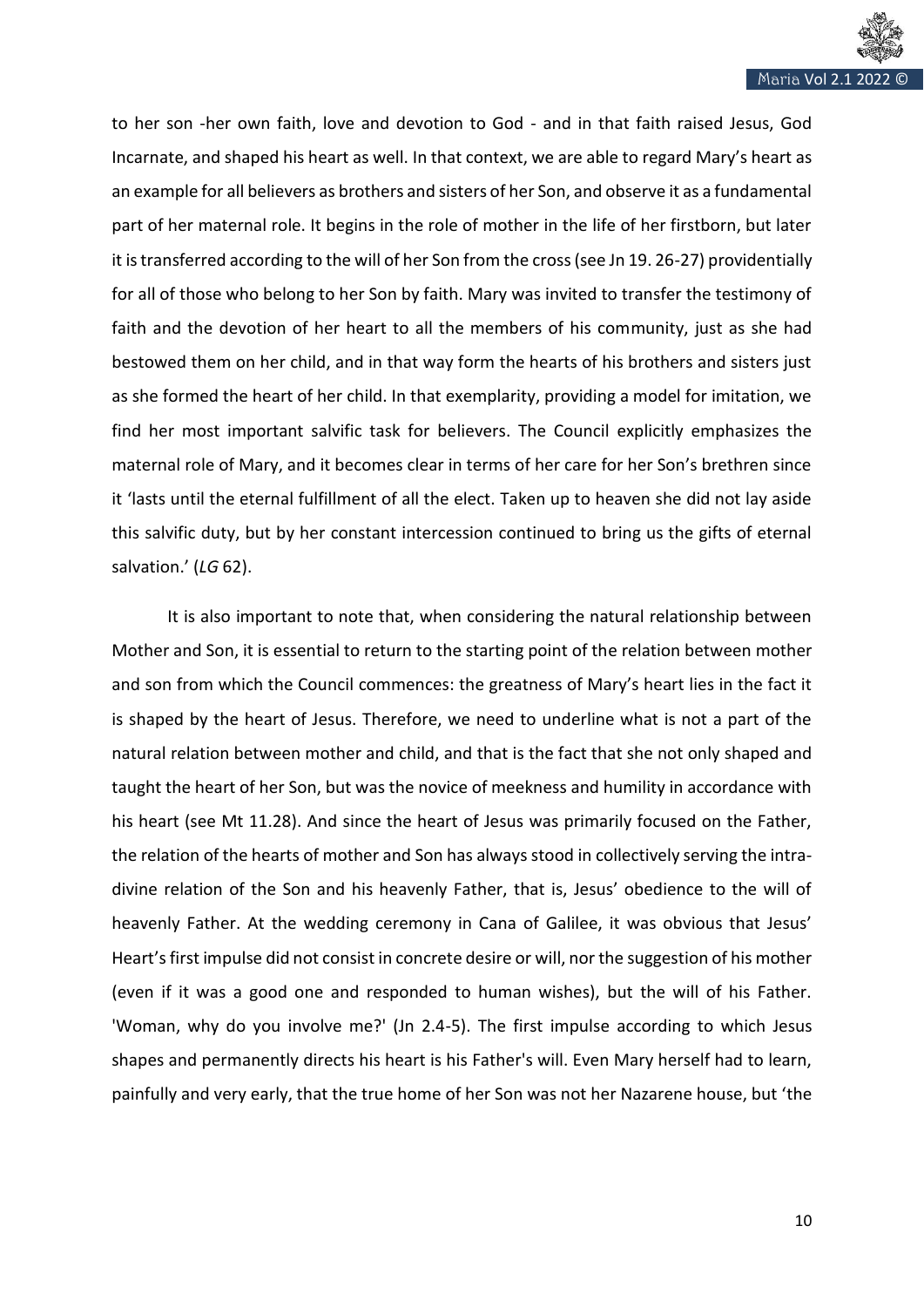house of his Father',<sup>32</sup> and that his primary life space was not his mother's lap, but under the aegis of his heavenly Father.<sup>33</sup> In that way theocentricity, the primary life orientation towards God's will as a centre and aim of life, is shown as foundational and as the most important quality of both Jesus' and Mary's hearts, as their mutual communion.<sup>34</sup> This theocentricity of Mary's heart is, on the one hand, transferred to her Son by natural motherhood and her Jewish faith (her *Fiat* by which she accepts the will of God and which is a reflection of her entire life attitude to God and complete confidence that for God nothing is impossible). 'We can say that the mystery of Incarnation was shaped under the heart of Virgin of Nazareth in the moment she said her "fiat".'<sup>35</sup> On the other hand, her Son's focus on the Father, even at those times when that seems unusual, is something she learns from and accepts, shaping her heart towards her Son's which has already been shaped by his Father's will. The Son's *Fiat*, by which he accepts the Incarnation and complete will of the Father directed to saving the world, and later, in Jesus' earthly life, in the obedience till death, Mary also accepts, in that way following the 'Heart of Jesus, obedient to death'.<sup>36</sup> Love, trust and obedience to the will of Father are thus sources of the deepest mutual connection of the hearts of mother and Son.<sup>37</sup> By not sufficiently considering this theocentricity, the believer's devotion to the Hearts of Mary and Jesus runs the risk of turning into a mere projection of the affectivity of the human

<sup>&</sup>lt;sup>32</sup> Lk 2.48-50: 'When his parents saw him, they were astonished. His mother said to him: 'Son, why have you treated us like this? Your father and I have been anxiously searching for you.' 'Why were you searching for me?' he asked. 'Didn't you know I had to be in my Father's house?' But they did not understand what he was saying to them.'

 $33$  Jn 1.1: 'In the beginning was the Word, and the Word was with God, and the Word was God.'; Jn 1.18: 'No one has ever seen God, but the one and only Son, who is himself God and is in closest relationship with the Father, has made him known.'

<sup>&</sup>lt;sup>34</sup> This kind of communion is also visible in the covenant between God and his people. Pope St. John Paul II mentioned this connection as a covenant of two hearts several times. See his speech to participants of the Study Week of the Pontifical Academy of Sciences in Fatima, 26 September 1986 [\(http://www.vatican.va/content/john-paul-ii/en/speeches/1986/september/documents/hf\\_jp-](http://www.vatican.va/content/john-paul-ii/en/speeches/1986/september/documents/hf_jp-ii_spe_19860922_simposio-maria-gesu.html)

ii spe 19860922 simposio-maria-gesu.html) (accessed 19.2.21), as well as his Angelus message of 15 September 1985 (http://www.vatican.va/content/john-paul-ii/it/angelus/1985/documents/hf jp[ii\\_ang\\_19850915.html\)](http://www.vatican.va/content/john-paul-ii/it/angelus/1985/documents/hf_jp-ii_ang_19850915.html) (accessed 19.2.21).

<sup>35</sup> Pope St. John Paul II, *Redemptor Hominis* 22.

<sup>&</sup>lt;sup>36</sup> Invocation from the Litany of the Sacred Heart of Jesus.

<sup>37</sup> It is interesting to note here that the Croatian Blessed, Cardinal Alojzije Stepinac, while interpreting the Litanies of Heart of Jesus mentioned this exact natural-supernatural correlation between the Heart of Jesus and the Heart of his mother. From the closest relation between the Heart of Jesus and the Heart of his Virgin Mother, Jesus received, according to the cardinal's words, sensibility for the poor and sinners, sensibility for human physical misery, and the rush to cure them with miraculous healings. The heart of the Virgin-Mother was in a moral and transcendental way a reflection of the Heart of the Son of God, His living image. Juraj Batelja, 'Analiza propovijedi blaženoga Alojzija Stepinca o Presvetom Srcu Isusovu', *Obnovljeni život* 63.3, 2008, 301-19, here 317- 8.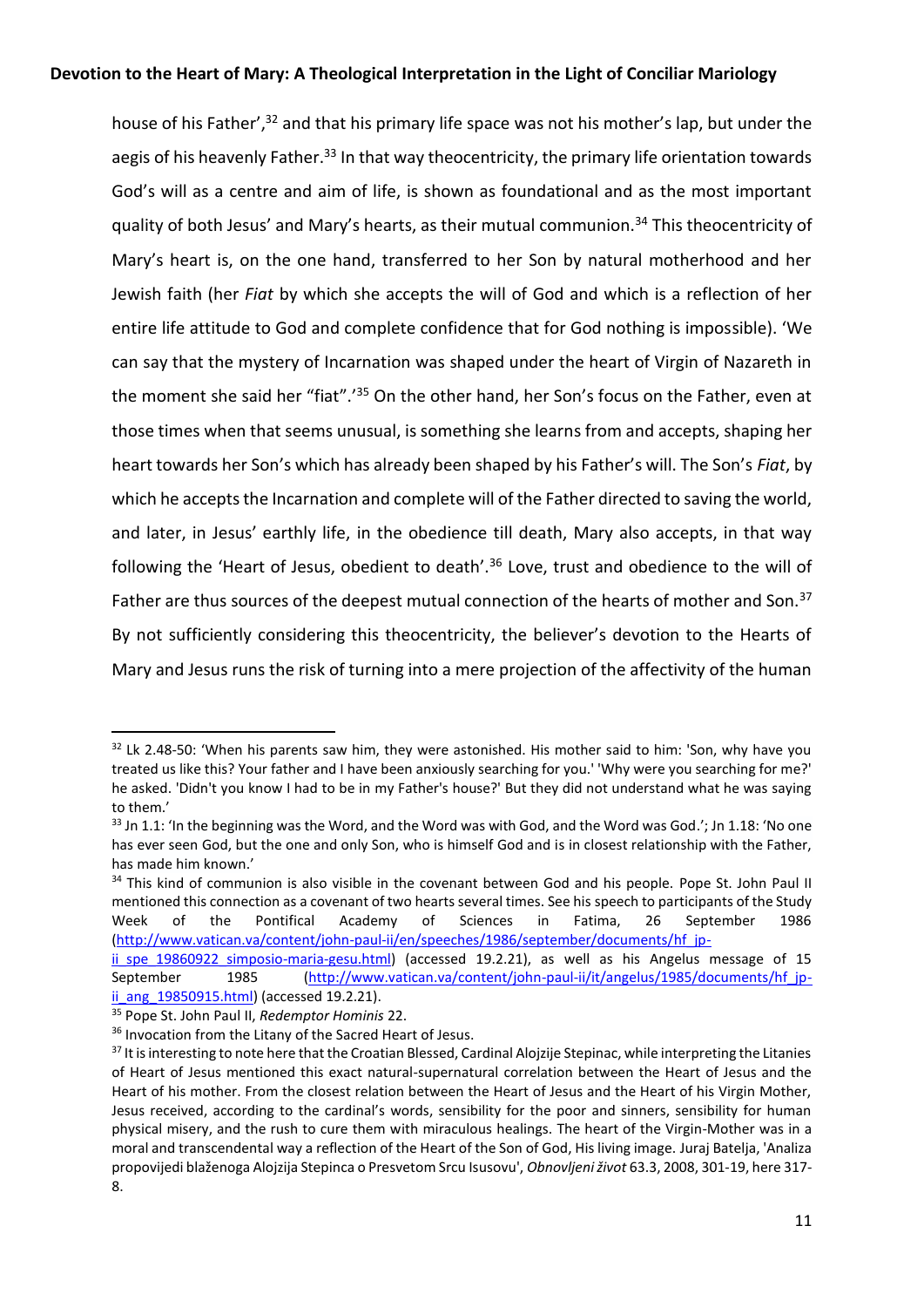

heart, without the real believer's strength that is reflected in listening to the Word of God and living by it so that it shapes one's heart.<sup>38</sup>

The Fathers of the Council were obviously very eager to propagate Mary's personality as a believer as a model for the personality of every member of the Church, to ensure that her Son 'is rightly known, loved and glorified and that all His commands are observed' (LG 66). It is not surprising, therefore, that immediately after emphasizing the motherhood of Mary in relation to her Son, they point out the 'intimate union of the Blessed Virgin with the Church', and this union consists not only in Mary's divine motherhood, but also in Mary as a type of the Church 'in the order of faith, charity and perfect union with Christ' (*LG* 63). Seeing Mary as a type of the Church should be expressed by every believer in their devotion to the Heart of Mary (to her love and fidelity as a centre of her personality), as imitation of virginal integral faith, hope and love, and as the motherly bearing of God's children into a new and immortal life (*LG* 64). We can rightfully claim that the image of the 'Immaculate Heart' is the most direct way of figuring the virginal and motherly Church. In *LG* 65, we read that the Church in the Blessed Virgin 'has already reached that perfection whereby she is without spot or wrinkle' (Eph. 5. 27). The real symbol of the Church is thus the Heart of Mary, both as a corporeal heart and as an expression of the spiritual love of the Church towards God and humanity, the love that is at the same time virginal and motherly.

Hence the entirety of the Marian mystery could be seen under the symbol of the heart and its significance for the Church. In that context believers' devotion to the Heart of Mary should be manifest in a permanent imitation of the complete mystery of the heart of Mary, which is all in the service of her Son's mystery and his service to the salvific intention of his Father. From the above-mentioned texts of the Council, we are able to conclude that the Council, when treating Marian devotion whose expression is also devotion to the Heart of Mary, is promoting imitation of her heart in terms of the love and complete devotion to God that comes from trust in His word. It is significant to mention here an earlier lecture of Karl Rahner, in which he interprets dedication to the Heart of Mary not just as the directing of a person's heart to Mary and her heart (which can be understood at the level of the emotions), but as directing humanity to God himself (which we can call the level of true faith). At the

<sup>&</sup>lt;sup>38</sup> See Lk 11.28 where Jesus is taking to the woman who calls his mother blessed: 'He replied, 'Blessed rather are those who hear the word of God and obey it.'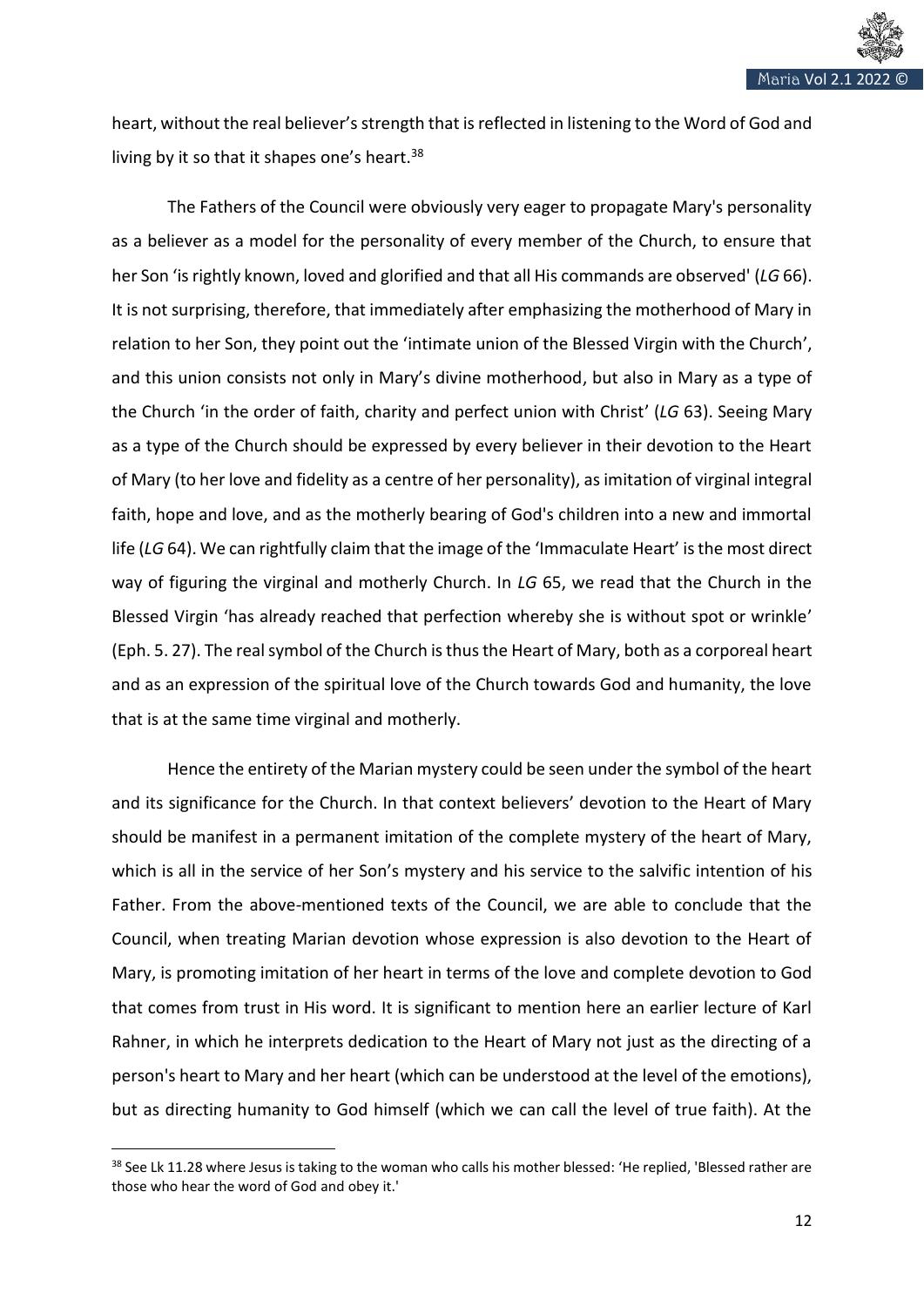same time, he understands the Heart of Mary as a term which signifies that her love for God is made eternal, that it is a symbol of the inner integrity of that love. By personal dedication to her heart, we connect ourselves with her, according to Rahner.<sup>39</sup> She, more than any other creature, was the bearer of inner love for God, and, by our dedication to this, we too become involved in that eternal dynamic of love in her heart. Not long after the Council, the concept of Mary setting an example was also emphasized by Pope Paul VI in his apostolic letter *Signum Magnum* of 13 May 1967, published on the fiftieth anniversary of the apparitions of the Virgin Mary at Fatima, when the Heart of Mary was emphasized for believers as an example of perfect love for God and people. The sign of the perfect childlike love of Christians for their heavenly Mother was, according to the pope's words, supposed to be the imitation of her motherly example in the everyday life of faith, and every believer should, like her, give his or her life to be directed according to God's will more and more, day by day.<sup>40</sup>

If we understand Mary's love for God as virginal (in the sense of radical commitment), and her love for people as motherly (because she gives birth to the Saviour of the world), we can say that the Council offers both the virginal and motherly dimensions of Mary's heart as exemplars. On many occasions, Pope John Paul II referred back to Conciliar Mariology concerning these two dimensions of her heart. First of all, he did so in the encyclical *Redemptor Hominis*, early in his papacy (1979). From the moment when the mystery of Redemption was shaped in the heart of the Virgin of Nazareth, her heart which, according to the pope's words, is 'virginal and at the same time motherly' and is under 'the special influence of the Holy Spirit, always pursues the work of her Son and goes to meet all of those for whom Christ cares and whom he permanently embraces by his everlasting love'*.* The pope especially emphasizes the motherly dimension of that love, as a maternal intimacy with humanity, and it is interesting that this motherly dimension is put forward for the heart of the Church to follow and so imitate the loving Mother. 'The Church, which looks to her with altogether special love and hope, wishes to make this mystery her own in an ever deeper manner. For in this the Church also recognizes the way for her daily life, which is in each

<sup>39</sup> Karl Rahner, 'Über die religiöse Weihe', *Geist und Leben* 21, 1948, 407-18, here 418.

<sup>40</sup> *Signum Magnum* 24/25. Cf. Karl Wittkemper, *Marienverehrung und Herz-Jesu-Frömmigkeit*, in Heinrich Petri (ed.), *Christsein und Marianische Spiritualität. Mariologische Studien* VI, Regensburg: Pustet Verlag, 1984, 191.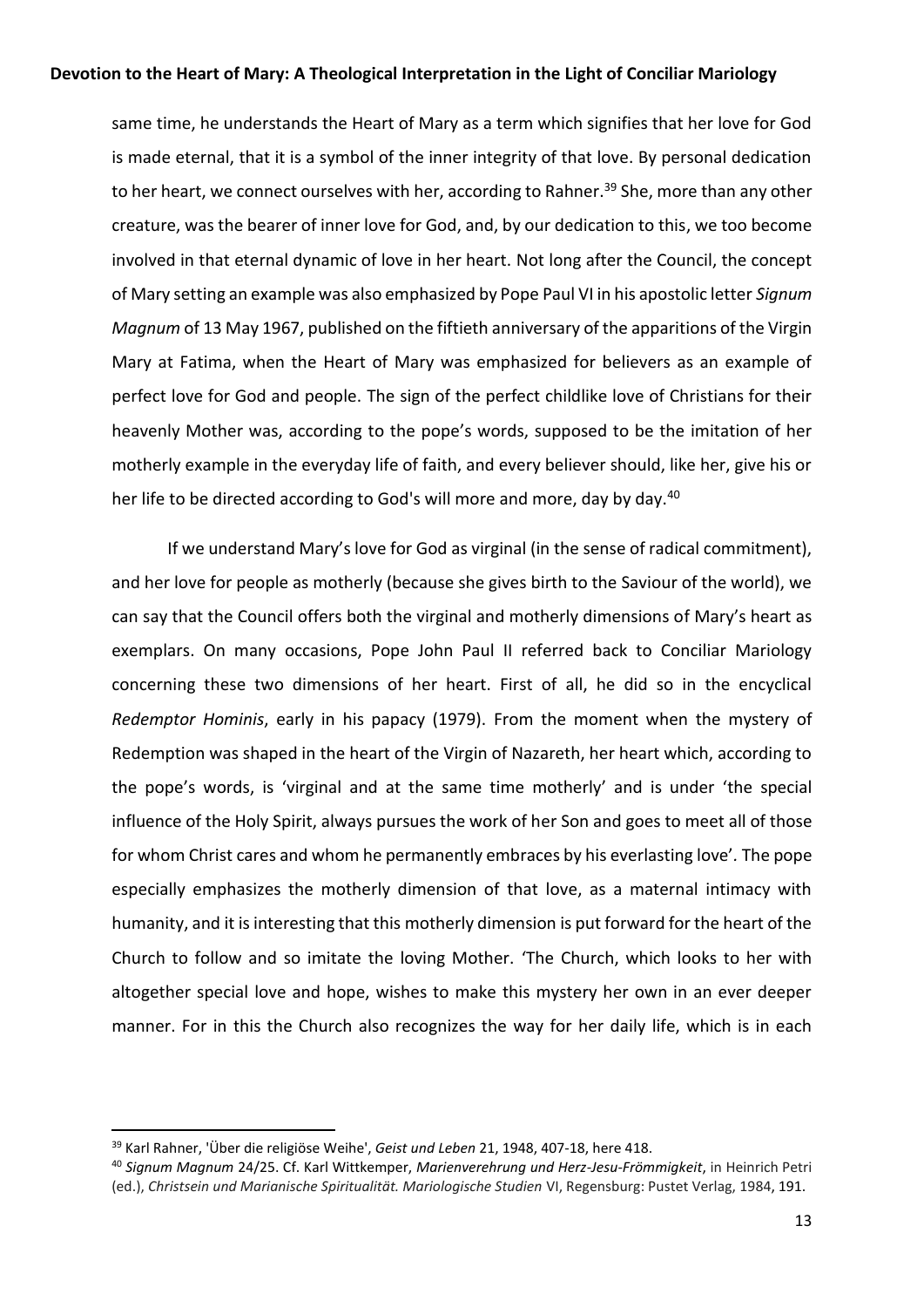

person.' <sup>41</sup> Later the same pope, in the encyclical *Dives in Misericordia* (1980), spoke about the sacrifice of Mary's heart by which she 'made possible her own participation in the revelation of God's mercy' that she had experienced. She is, in the pope's words, the participant 'in the revelation of divine mercy, and the entirety of God's faithfulness to his love' for people. By participating in that messianic mission of her Son, Mary is 'in a special way assigned to bring people that love which he came to reveal'*.* In disclosure of that merciful love, according to the pope's words, her motherly heart had a special part. Hence this revelation is especially fruitful because it is 'based upon the unique fact of her maternal heart, on her particular sensitivity, on her particular fitness to reach all those who most easily accept the merciful love of a mother'*.* 42

### **Conclusion**

In the practiced devotion to the Heart of Mary, especially in popular piety, various difficulties are in evidence which are also found in devotion to the Heart of Jesus. Namely, the theological reduction of the symbolic power of the heart that we see reduced only at the level of virtue and spirituality, besides propensity to sentimentality and personal affection. This kind of praxis is evidently in a significant disjuncture with the Mariological accents of the Council, and there is an obvious discrepancy between this kind of piety and life of the Church, as well as those recognizable elements in those believers who represent the strength for moving this world towards the light of the Gospel and its values. Although many Marian shrines are much frequented, and the devotions, among which is devotion to the Heart of Mary, are quite widespread, it is noticeable that, in time of need and crisis, believers' devotion is more interested in mediatory, advocatory, and compassionate aspects of Mary's heart

<sup>41</sup> *Redemptor Hominis* 22. Commenting on these words of the pope, the well-known Croatian Bible scholar B. Duda says: 'The pope wants us – like Mary, with her heart and soul – to develop that kind of care and love that the Church and every believer for the sake of their loyalty to Christ, the Saviour of the world, owes to humankind and every person.' Cf. Bonaventura Duda, 'Novi naglasci u Redemptoris mater' in Adalbert Rebić and Jakov Mamić (eds.), *Blažena Djevica Marija u kršćanskoj duhovnosti: Zbornik radova s Radnog sastanka Hrvatskog mariološkog instituta i Instituta za kršćansku duhovnost Katoličkog bogoslovnog fakulteta u Zagrebu održanog 15.-20. veljače 1988. u Zagrebu*, Zagreb: Kršćanska sadašnjost-Hrvatski mariološki institute-Institut za kršćansku duhovnost KBF-a Sveučilišta u Zagrebu, 1991, 8-16, here 9.

<sup>42</sup> *Dives in Misericordia* 9.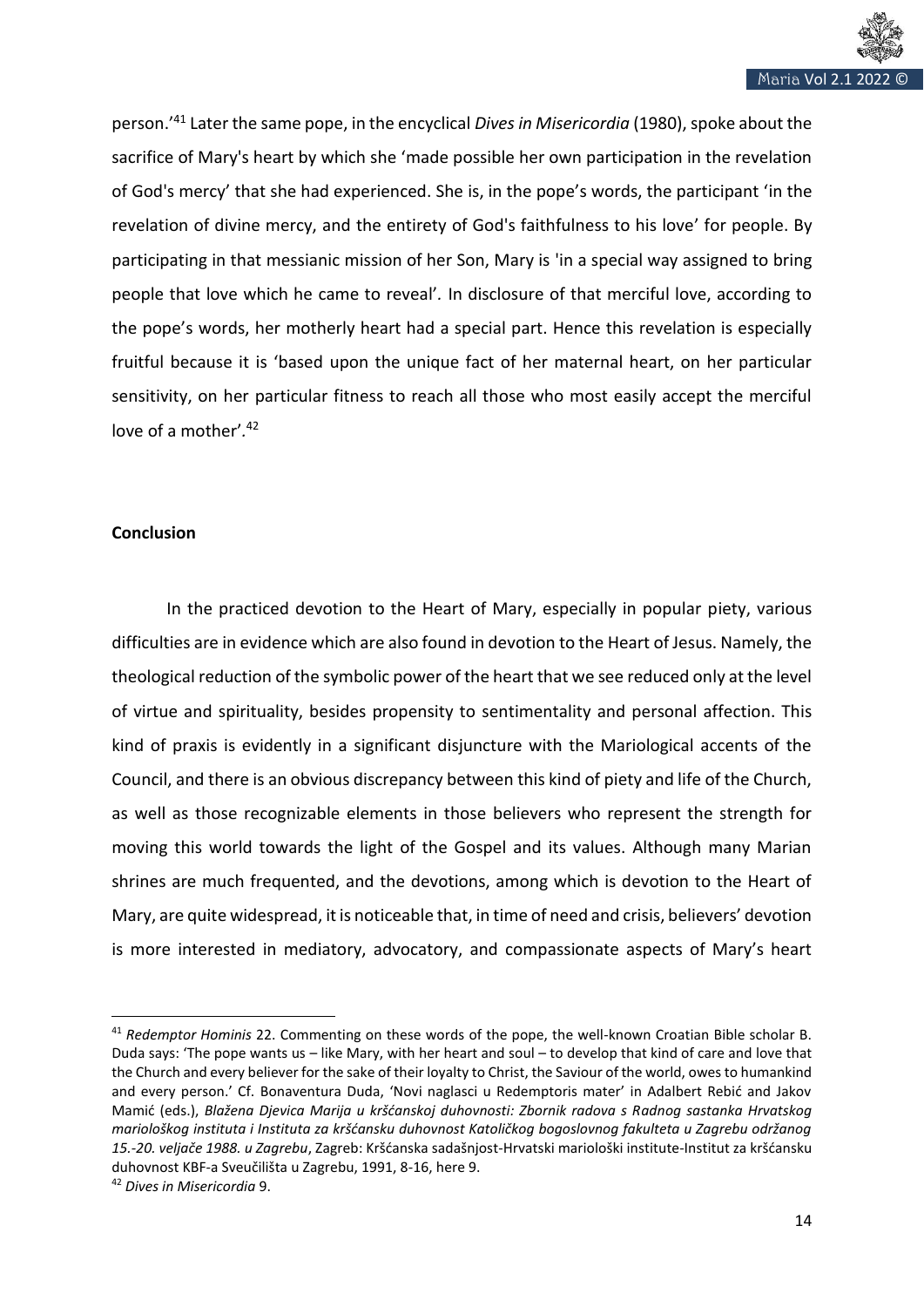(Mary – the mother who loves, hence helps in trouble, helps in special needs, mediates physical or spiritual healing, rescues from poverty, saves life), $43$  while more complex dimensions of believers' imitation of Mary's heart as an example of the integral love and devotion of the human heart to God and human being as a radical request of the Gospel are lacking. Believers' prayers for grace and advocacy need a theological foundation, according to which they can understand devotion to the Heart of Mary in connection with approaching Jesus (his Heart) in a manner that is humanly and faithfully fruitful and contemporary with the spirit of the Second Vatican Council. In that sense, Mary's motherly heart's most influential advocacy consists in redirecting people to her Son, who helps them overcome the threat of evil that burdens the modern world and blocks the way into the future.<sup>44</sup> All this is possible if the devotion is transformed into an imitation of that gentleness and flexibility with which Mary's heart was directed by the will of the heavenly Father and the Heart of his Son. The substantial criticism of superficial admiration is the same as that which Christ makes of the Pharisees and his apostles. It can be understood as criticism of Christianity itself, as well as criticism of postmodern times, in which religion is often hardness of the heart, sclerokardia (see Mt 19.7: Mk 10.5; 16.14) or slowness of the heart (see Lk 24, 25), that is, hardness and coldness that prevent the understanding of the true God's plan of love for that which is human.

This criticism concerning the incompatibility of the Council's Mariology with a certain kind of devotion to Mary's Heart should not bring into question the necessary and needed integration of the subjective and emotional elements in this, and in every other devotion. Moreover, the devotion that accents the heart actually accents the authenticity of God's Incarnation and the reality of his suffering for our salvation. In getting closer to that mystery of God's love, man is, according to Joseph Ratzinger, climbing the ladders of body and senses to find a way in which faith calls him.<sup>45</sup> Hence the heart of the believer must be a human

<sup>&</sup>lt;sup>43</sup> For more about popular Marian piety and devotions as a significant characteristic of the Catholic Church, see the scientific analysis of the Croatian sociologist of religion, Željko Mardešić, *Rascjep u svetome*, Zagreb: Kršćanska sadašnjost, 2007, especially 730-794.

<sup>44</sup> Cf. John Paul II, Speech to participants of the Study Week of the Pontifical Academy of Sciences in Fatima, 26 September 1986.

<sup>&</sup>lt;sup>45</sup> Joseph Ratzinger accentuates the importance of the heart and senses in human relations with God because these are concerned with the human response of love to the divine love that was given us long before. In the Church after the Council, Ratzinger noticed that there has been a certain contempt for the emotional in devotion, and, according to him, that contempt for feeling has led to its pathologization instead of a much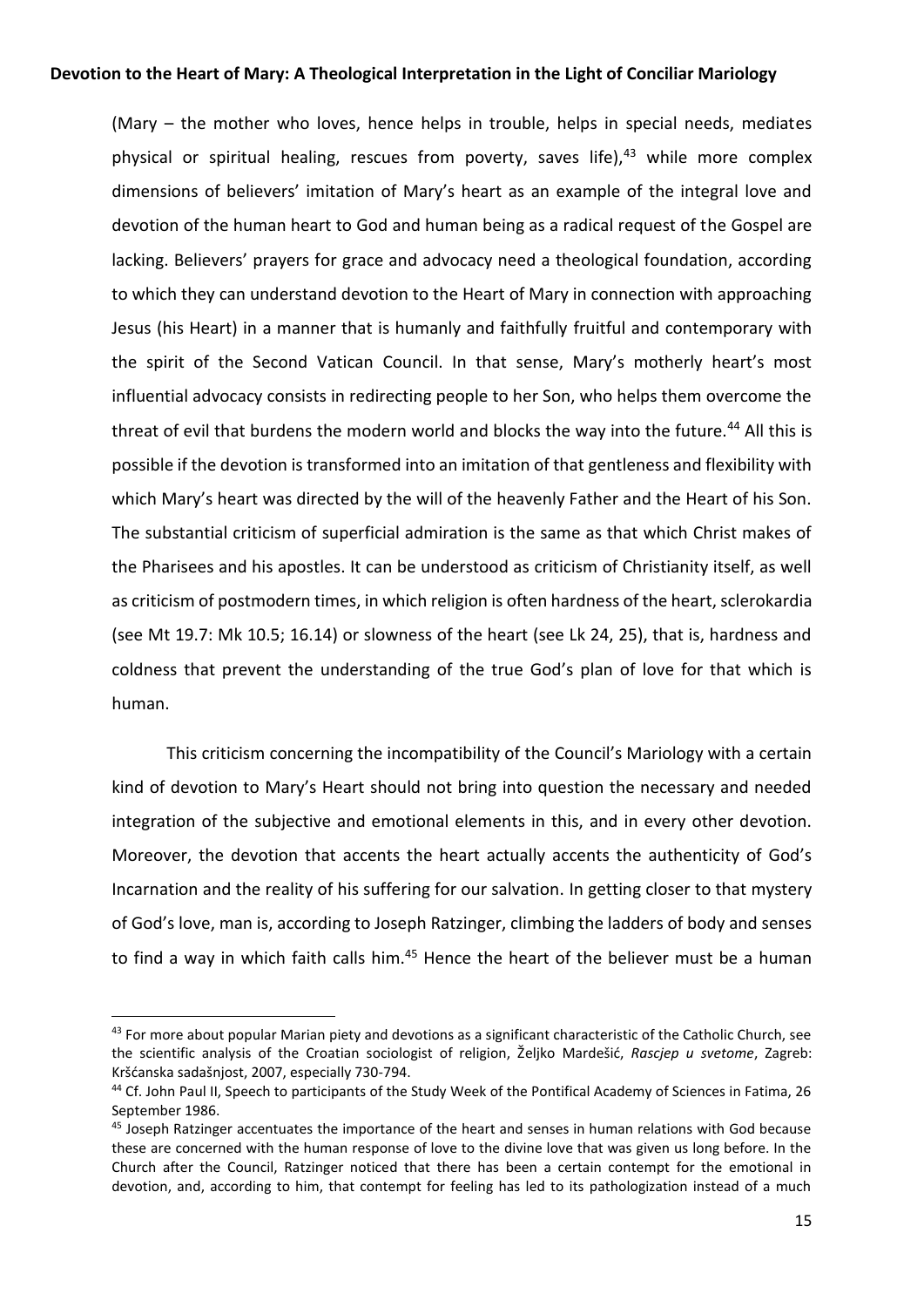

heart, the heart of flesh (see Ezek. 36.26). If we return to the definition of the heart as the centre of the personality and of the encounter between God and the human person, the reaction of the believer's heart to God's encouragement should not be cold or impassive. This refers not only to devotion to the Heart of Mary, but also to Mariology and to any theology at all, since theology should not omit the reaction of the heart as a response of the integral human personality. For, if we want to reflect theologically on devotion to the Heart of Mary, we must take into account the voice that comes out from the human heart amid the awakening of emotion, being careful, of course, to distinguish the authentic voice of the heart that responds to the initiative of the spiritual realm from those temporal tones that are often a product of our restless subjective emotionality.

In that sense, a devotion to the Heart of Mary that is developed on the basis of the relation Heart of Mary / Heart of Church, should be able to correct the widespread misconception of the Church as only an institutional reality that is not capable of love or of being loved easily. On the contrary, if we regard the Church in the light of the Council as incarnate in the person of Mary, and Mary as the virginal-motherly heart, centre of the living Church, then devotion to the Heart of Mary could and should lead to a conception of the Church as a living body, sensitive to and interceding for the needs of all in a motherly way. From the perspective of the Heart of Mary as the centre and heart of the Church, the Church would more easily succeed in avoiding the trap of spiritual rationalism and lifeless ideology that lead nowhere and contradict the Gospel of Incarnation. The Council insists on the relevance of Marian devotion to the Church.

Besides needed human affection, the Council demands believers' affectivity and consistency in living Marian devotion. In conclusion, we can agree with words of Cardinal Schönborn: 'Not subjective sentimentality, but touching and affection of a Lady that is the mother of Jesus, are objective foundations for wakening the *affectus cordis* that seeks its expression.'<sup>46</sup> This kind of theology of the heart emerges from our human intimacy and

needed integration into the wholeness of human existence and relationship with God. J. Ratzinger, *Schauen auf den Durchbohrten*, 46, 51.

<sup>46</sup> Christoph von Schönborn, *Maria: Herz der Theologie - Theologie des Herzens*, in Walter Baier (ed.), *Weisheit Gottes. Weisheit der Welt: Festschrift für J. Kard. Ratzinger zum 60. Geburtstag*, vol. 1, St. Ottilien: EOS Verlag, 1987, 575-589, cited in Johannnes Stör, *Sapientia cordis. Theologische Überlegungen zur Weihehingabe*, 97-98, available a[t http://www.teol.de/sapientia-cordis.PDF](http://www.teol.de/sapientia-cordis.PDF) (accessed 13.1.22).